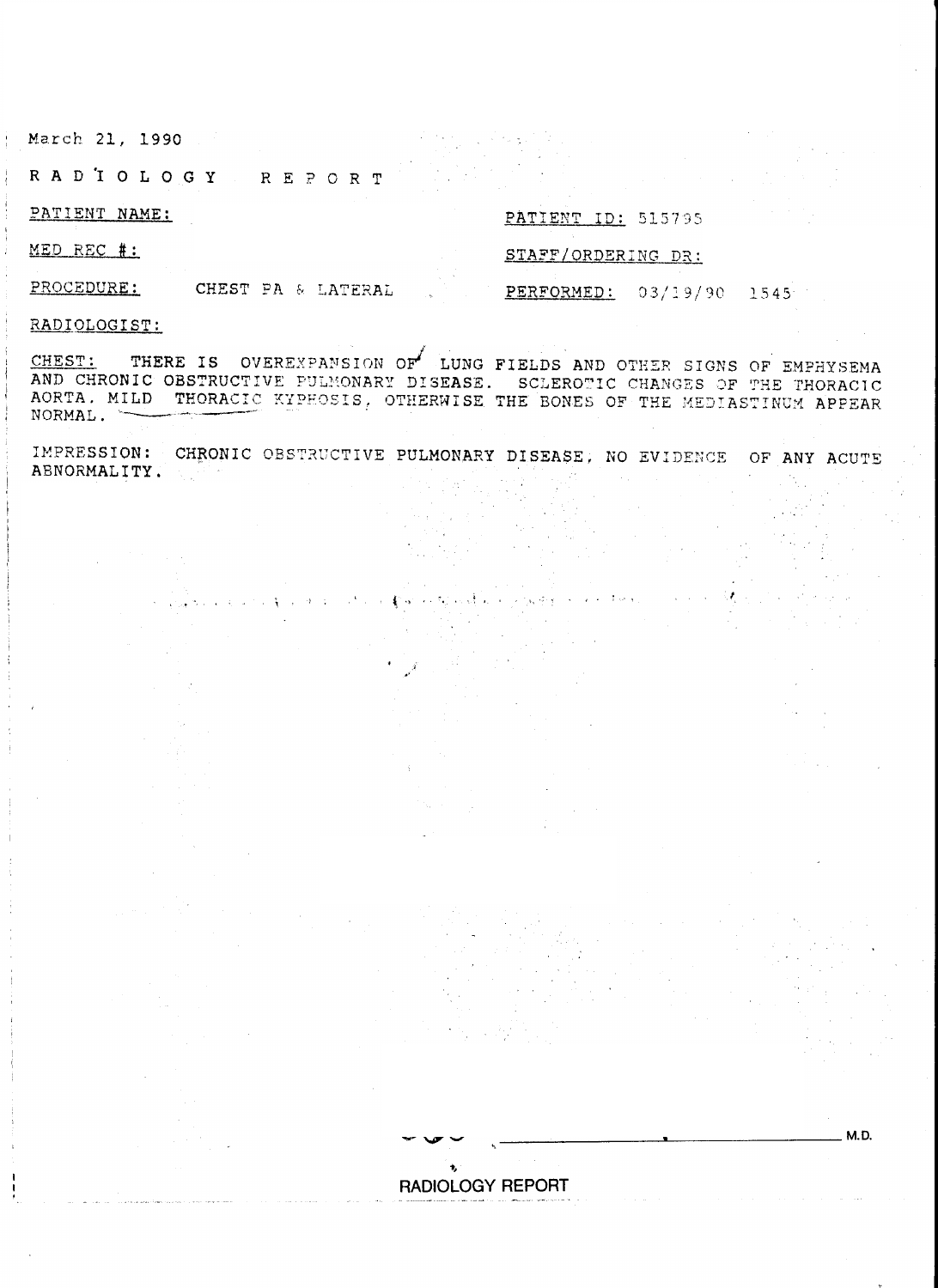

Professor

M.D. Department of Neurosurgery

March L9, 1990

OFFICE NOTE:

His arm pain has diminished significantly with the use of the cervical halter traction he is presently using with thirteen pounds of water in the bag.

I have examined the chest x-ray which was ordered on the basis of his cervical spine film and find no evidence of any lesion in the upper left lung as was indicated on the cervical spine film. These do need to be read by a radiologist and we do need to have the report and we do need to give it to Mr.

(4141 257.4846